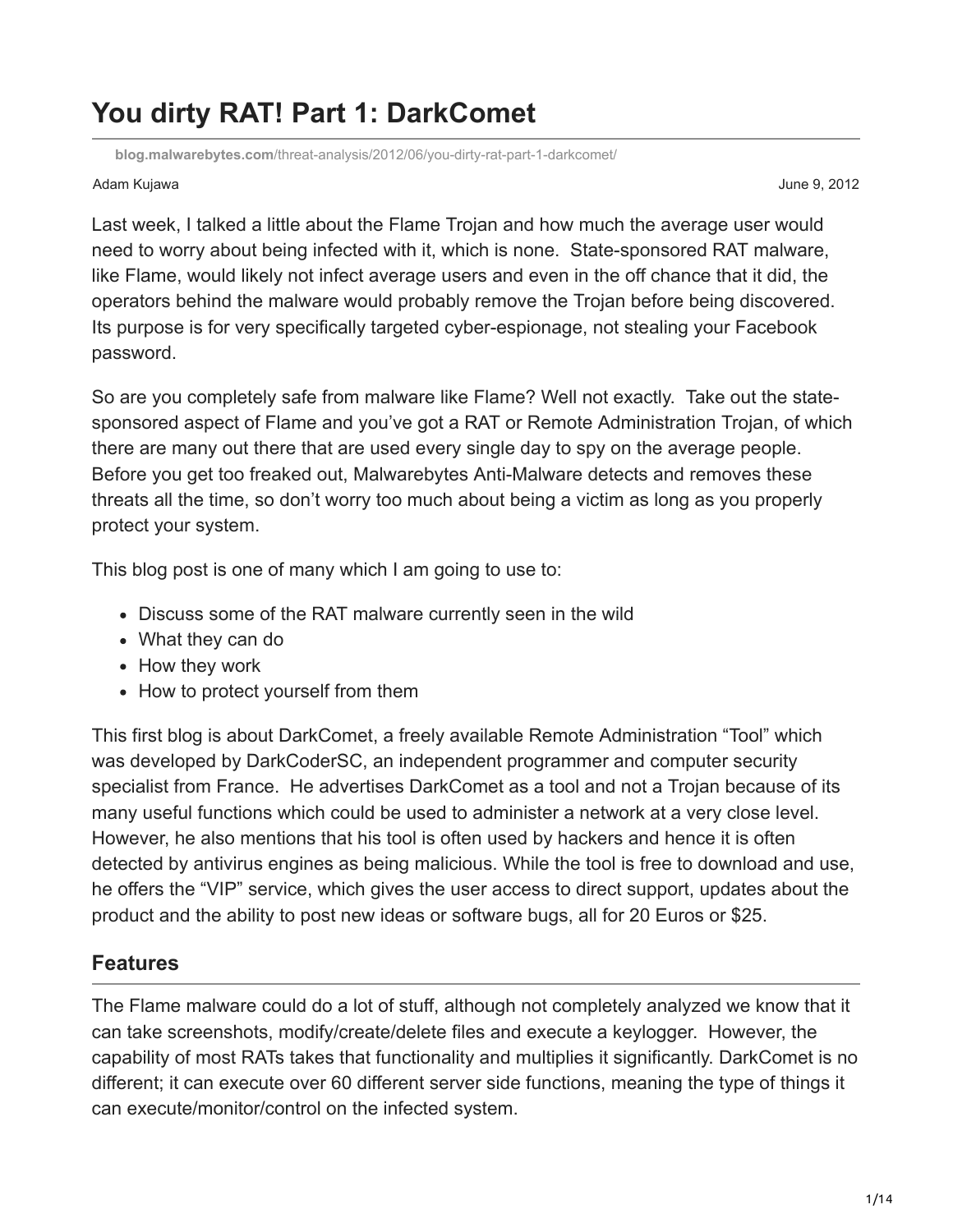Note: For the sake of talking about RATs, you need to turn the usual definition of "client-server" around. In this case the "server" is the RAT implant running on the infected system while the "client" is the controller application used by the attacker.

Here is a list of some of the pretty nasty things which this RAT can do:

- Find out all system information, including hardware being used and the exact version of your operating system, including security patches.
- Control all the processes currently running on your system
- View and modify your registry
- Modify your Hosts file
- Control your computer from a remote shell
- Modify your startup processes and services, including adding a few of its own
- Execute various types of scripts on your system
- Modify/View/Steal your files
- Put files of its own on your system
- Steal your stored password
- Listen to your microphone
- Log your keystrokes (duh)
- Scan your network
- View your network shares
- Mess with your MSN Messenger / Steal your contacts / Add new contacts!
- Steal from your clipboard (things you've copied)
- Control your printer
- Lock/Restart/Shutdown your computer
- Update the implant with a new address to beacon to or new functionality

Those are only some of what this baby can do; I left out a few of the big ones because I wanted to go into more detail about them. Also, they are my favorite!

#### **Fun Functions:**

A lot of RATs include "Fun Functions" to mess with the system (and minds) of the victim. In many cases these are built in functions to play tricks on friends or just have fun at the expense of the unfortunately infected user. DarkComet has multiple "Fun Functions" that I thought would be interesting to discuss and show you screenshots of.



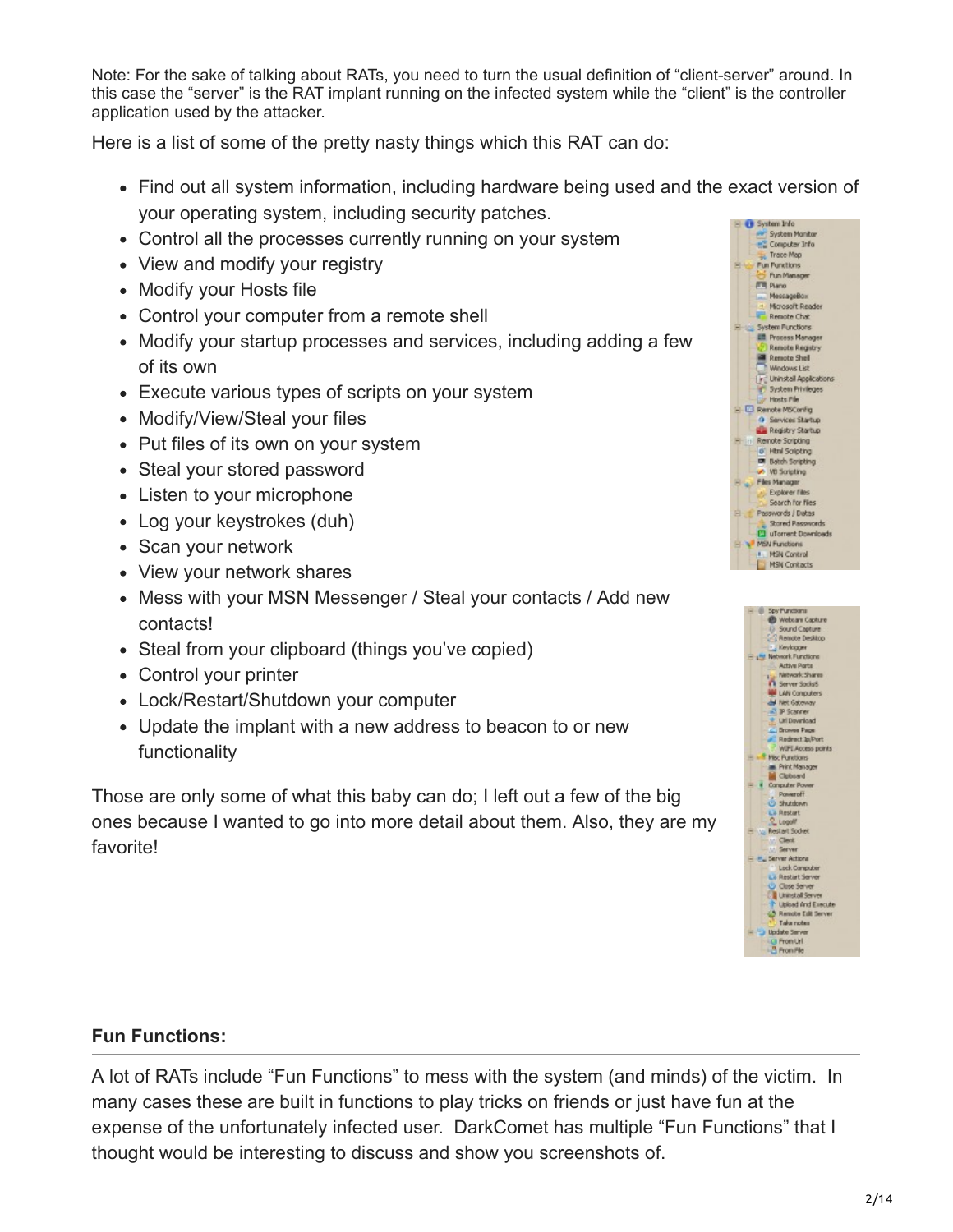# **Fun Manager**

The Fun Manager is a set of different types of fun functions which an attacker can use against the user:



It includes:

- Hiding the Desktop Hiding all the icons and making it impossible to right click on the desktop.
- $\bullet$  Hide the Clock Self Explanatory
- Hide Task Icons In the little box on the right side of your start bar
- Hide Sys Tray Icons Hide icons and open application buttons on the taskbar
- Hide Taskbar Self Explanatory
- $\bullet$  Hide the Start Button Only works in Win XP
- Disable the Start Button (XP Only) Gray out the start button, disabling it.
- Disable TaskMgr Disables the Windows Task Manager (When you hit Ctrl+Alt+Del)
- Open/Close CD Tray Self Explanatory

#### **Piano**

The piano function is exactly what it sounds like, the ability to play a type of piano which can be configured to play at different octaves. Another functionality of this feature is the ability to play a custom sound at a specific frequency (in Hz) and for a custom duration (Ms). The purpose of this feature (as far as I can tell) is just to annoy people.

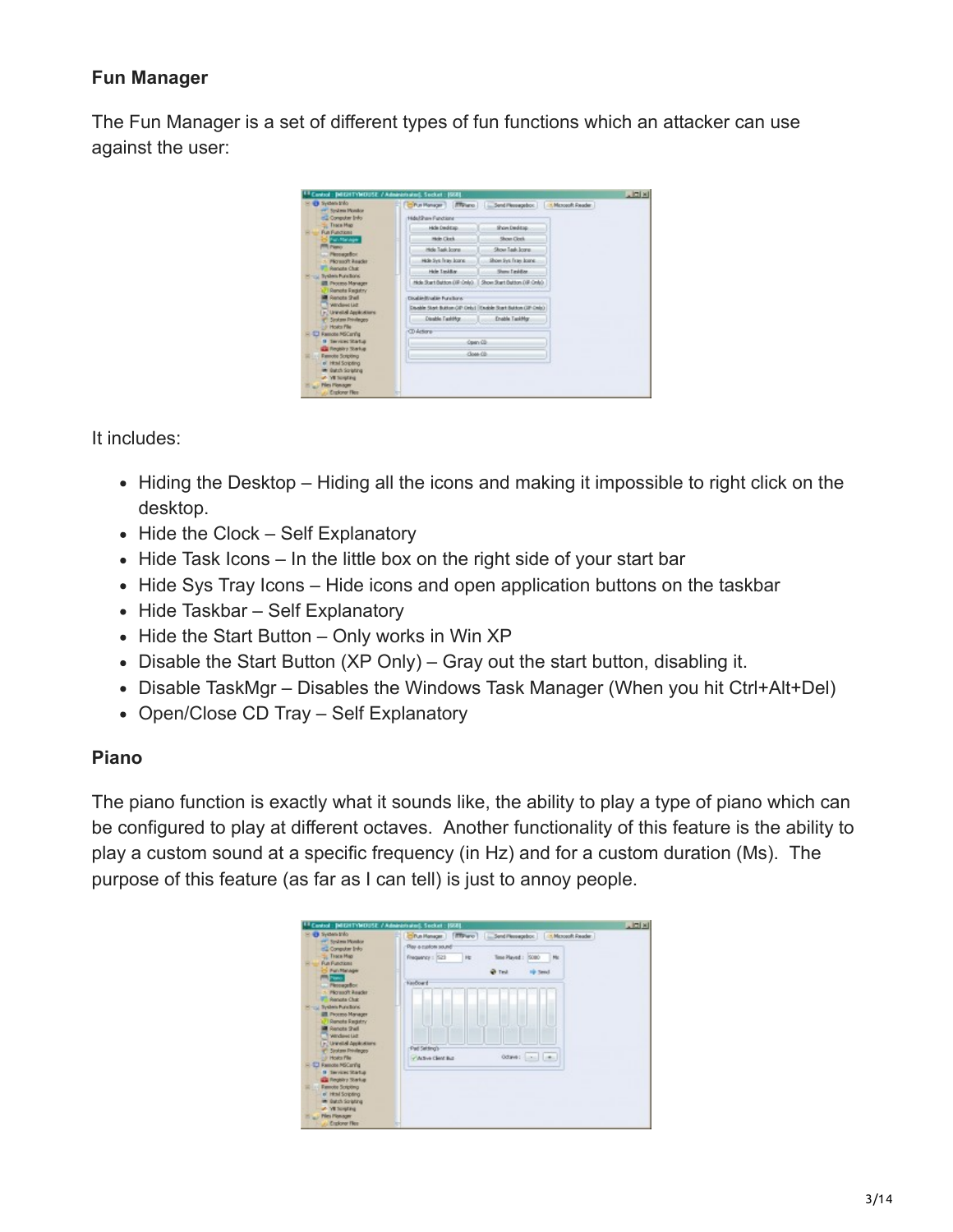#### **Send Message Box**

This is a pretty simple function which can mess with the user on a LOT of levels; it basically allows the attacker (or Administrator) to create a custom message box to the user, like an error or informative notice that one would normally see. The interesting thing about this feature is that not only are you able to create a message box belonging to the system but also to any active Windows on the system, for example notepad or Windows Media Player. The messages then appear to be coming from the application and that might make the user believe the application is malicious rather than the actual malware running behind the scenes.



#### **Microsoft Reader**

This feature isn't anything new and is more fun than anything. If you've ever used a Mac, you know that one of the features of the text editor is to read the text you wrote out loud. The Microsoft Reader function is no different and will read whatever the attacker types, to the unsuspecting user. I could only imagine the kind of shock and panic that the user would experience upon hearing the electronic voice of evil saying to them "I OWN YOU" through the speakers.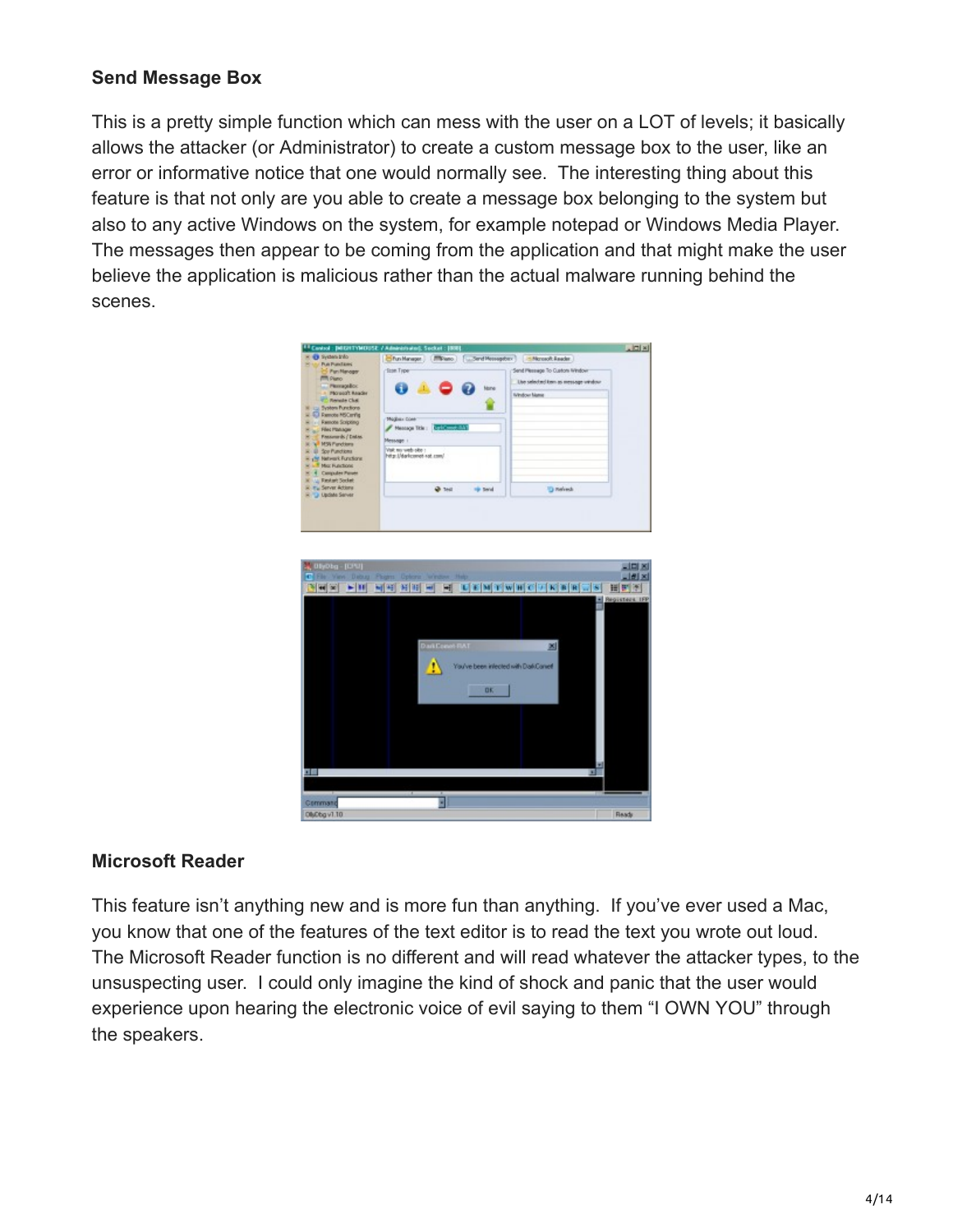| Control: DIEGHTYMOUSE / Administrator), Socket : (SGR)                                                                                                                                                                                                                                                                                                                                                                                                                                                                                      |                                                           | $-101$ M |
|---------------------------------------------------------------------------------------------------------------------------------------------------------------------------------------------------------------------------------------------------------------------------------------------------------------------------------------------------------------------------------------------------------------------------------------------------------------------------------------------------------------------------------------------|-----------------------------------------------------------|----------|
| O System this                                                                                                                                                                                                                                                                                                                                                                                                                                                                                                                               |                                                           |          |
| 447 System Mondox<br><b>BG Computer Info</b><br><b>Trace Map</b><br><b>RA Functions</b><br>Parcharage<br><b>PRO Pierro</b><br>L. PleasageBox<br>Houset Reader<br><b>IT: Renote Chik</b><br><b>25 mill Rystein Functions</b><br><b>III</b> Process Manager<br>Renote Registry<br><b>B</b> Renote Shell<br><b>Windows List</b><br>in "Unweball Applications<br>System Privileges<br><b>Edit Hosks Pile</b><br>S - ET Ramote MSCarVig<br>9 Territoi Startus<br><b>Call Registry Starker</b><br><b>Exercise Scripting</b><br>of Httel Scripting | Hells, sou are controlled from the cosmos with darkcomet! |          |
| on loatch Scripting<br>proport BY Av<br><b>Piles Plannon</b>                                                                                                                                                                                                                                                                                                                                                                                                                                                                                | - Found                                                   |          |

# **Remote Chat**

I think this feature is really fun, it gives the operator the ability to create a chat window on both ends (server and client) in order to have a conversation with the infected user. This has a lot of legitimate network administration purposes but none the less, it can really confuse a victim.

|                 |                       | 2:19:25 AM (Toul: ummhello?                                  |
|-----------------|-----------------------|--------------------------------------------------------------|
|                 | 2:19:30 AM (Hin): Hi! |                                                              |
|                 |                       | » 2:19:38 AM (You): Who are you?                             |
|                 |                       | 2:19:49 AM (Him): I'm a hacker!                              |
|                 |                       | » 2:19:58 AM (You): Oh noes!                                 |
|                 |                       | » 2:20:04 AM (Him): Right?                                   |
|                 |                       | » 2:20:09 AM (You): How did this happen?                     |
|                 |                       | » 2:21:15 AM (Him): Well, you have no protection on your     |
|                 |                       | computer, also you should probably stop clicking on every Ad |
| you come across |                       |                                                              |
|                 |                       | > 2:21:23 AM (You): *sobs*                                   |
|                 |                       |                                                              |
|                 |                       |                                                              |
|                 |                       |                                                              |
|                 |                       |                                                              |
|                 |                       |                                                              |
|                 |                       |                                                              |
|                 |                       |                                                              |
|                 |                       |                                                              |
|                 |                       |                                                              |
|                 |                       |                                                              |
|                 |                       |                                                              |

So that sums up all of the Fun Features, I thought it would be a good idea to discuss them because quite frankly, RATs are the only malware I have found that have a sense of humor and it's good to point out that not all malware is used to steal information or crash systems, some of it still likes to just mess with people, the same way hackers of yesterday did it for fun.

# **Uninstall Applications:**

Unfortunately, we need to stray from the lighthearted side of this blog post and talk about some of the more scary functionality that DarkComet has. A very powerful and dangerous function of this RAT is the ability to uninstall applications at a whim. The attacker will receive a listing of all installed applications and be given the option to uninstall them. This could be used for multiple reasons; however one of the big ones is to disable security products. Here is an example of the worst possible situation: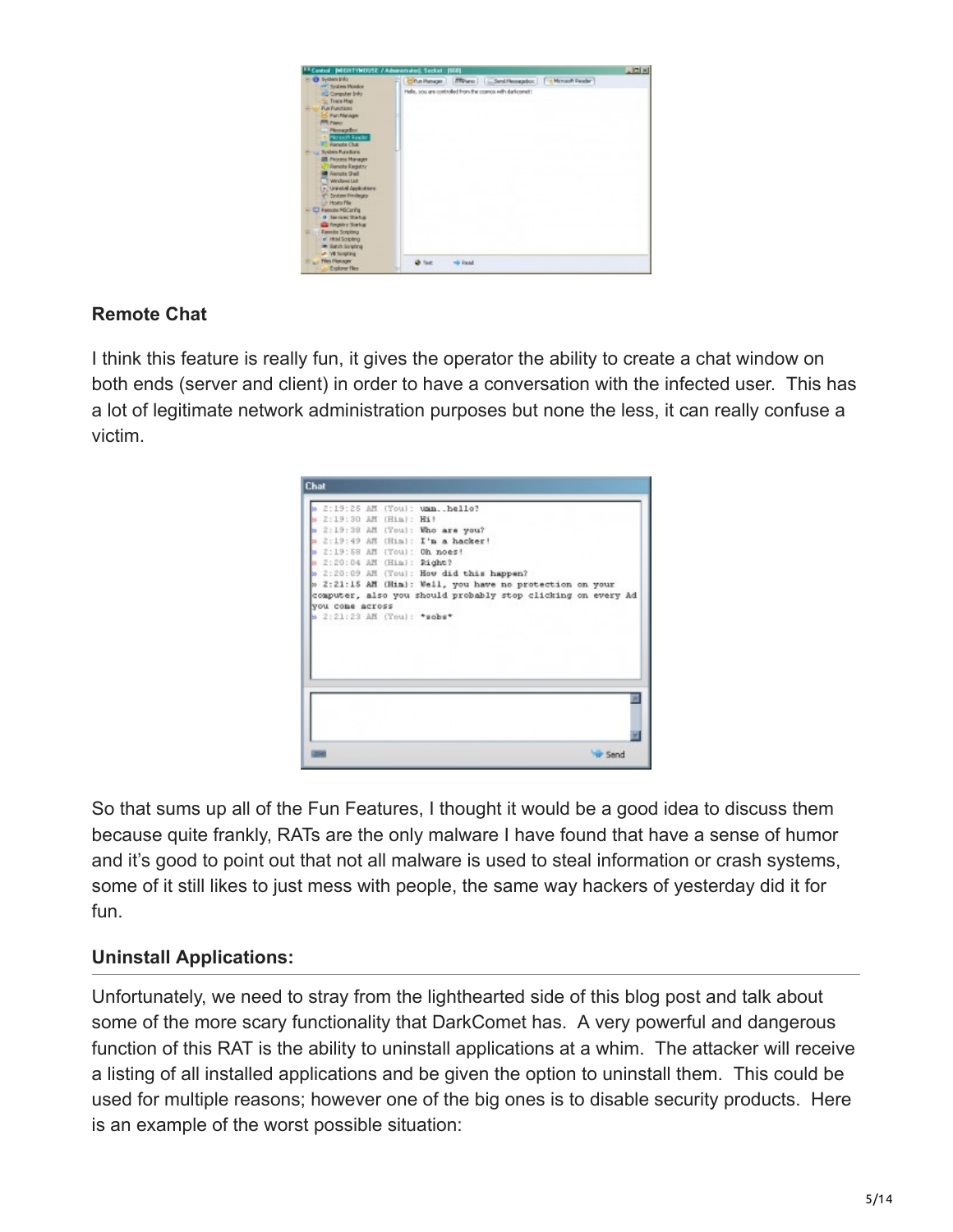*You have an antivirus engine running on your system; you paid a lot for it so you feel secure. It came with an e-mail scanner so you don't mind opening on any e-mails or links you don't trust.*

*You get an e-mail from an unfamiliar source, telling you to click on a link to see a funny video of a LoLCat. You do so and are directed to a fake YouTube page; you shrug it off as nothing and go on your business.*

*Unbeknownst to you, the fake page exploited a zero-day browser exploit and infected your system with a DarkComet implant, this is a new variant of the malware and therefore, your AV has yet to write signatures to detect it. The first thing the controller of the RAT does is uninstall your antivirus engine, allowing it to do whatever it wants without being detected.*

Another aspect of the Uninstall functionality is to remove security patches put into place to secure security holes in the operating system. This could lead to the DarkComet removing security measures put in place and being able to exploit older vulnerabilities in your operating system, allowing for even more malware to be downloaded to your system and executed. Now you are completely infected and your options are limited.

| TControl British Friday (CA Administrator), Control 1938<br><b>FR Port</b> |                                      |                         |                |                                                                                                        |                                       | $\frac{1}{2}$                              |
|----------------------------------------------------------------------------|--------------------------------------|-------------------------|----------------|--------------------------------------------------------------------------------------------------------|---------------------------------------|--------------------------------------------|
| <b>Mandellin</b>                                                           |                                      |                         |                | @Freeschinger: Chreste Engine: Chryslencial   [clinical Application   Christma Fishura     [class/file |                                       |                                            |
| Henry Principal                                                            | <b>IT at age</b> , TTI               |                         |                |                                                                                                        |                                       |                                            |
| C. Canada Chat                                                             | <b>Case Triannel</b>                 | <b>Dealer Race</b>      | <b>Vientes</b> | <b>Fully</b>                                                                                           | <b>Pulleday</b>                       | <b>Directed States</b>                     |
| <b><i>If you Today Punkers</i></b>                                         | 9.380                                | w                       | $\sim$         | $\sim$                                                                                                 | ×.                                    | u.                                         |
| <b>ER Process Manager</b>                                                  | <b>KING</b>                          | u.                      | ۰.             | ÷                                                                                                      | ×                                     | ×                                          |
| <b>RANKS RADIN'Y</b>                                                       | <b>KERAKE</b>                        | ×                       | ×              |                                                                                                        | ×.                                    |                                            |
| <b>IR Concess Stock</b>                                                    | <b>TOP</b>                           | ÷                       |                |                                                                                                        |                                       | ×                                          |
| <b>Inference Last</b>                                                      | D <sup>iet</sup>                     | Wednesday, 2000.        |                |                                                                                                        | Hermalt Corp                          |                                            |
| F. Unidal-Audustria                                                        | <b>POSSAGE</b>                       |                         |                |                                                                                                        |                                       |                                            |
| IT SIZE ENGIN<br>List Festuring                                            | <b>AND CONTROL</b>                   | family to tracket       |                |                                                                                                        |                                       | Pleasant Comp., 1 Virtual professor Color. |
| <b>EX Texas Million's</b>                                                  | B<br><b>Service</b>                  |                         |                |                                                                                                        |                                       |                                            |
| <b>G. Services Starking</b>                                                | Б<br><b>MACTION</b>                  | <b>STATISTICS</b>       |                |                                                                                                        | <b>PRO THAT CORP. C. L.</b>           |                                            |
| <b>GERMANY WARLE</b>                                                       | Б<br><b>TELEVIS</b>                  |                         |                |                                                                                                        |                                       |                                            |
| <b>James Science</b>                                                       | <b>ROSE</b>                          | Security Updat          |                |                                                                                                        | <b><i>ESSAGE CARDS</i></b>            | <b>SCENE CONTROL</b>                       |
| of Heal Griddens                                                           | <b>CONTRACTOR</b>                    | Sinusts Under           |                |                                                                                                        | <b>PEANITY CORP.</b>                  | <b>COMPANY</b>                             |
| <b>IR Eaton Engineer</b>                                                   | <b>THEFT</b>                         | becam tada              |                |                                                                                                        | <b>TRIANER PARK</b>                   | <b>Turnstein Warren</b>                    |
| <b>A 140 SHOPS</b>                                                         | <b>TITLE</b>                         | being the tracks.       |                |                                                                                                        | <b>TRANSPORT</b>                      | <b>TANTOHOLDS</b>                          |
| <b>Net Newport</b>                                                         | <b>SALL</b>                          | Includes tacher.        |                |                                                                                                        | <b>Reveal Cres</b>                    | <b>STATIONISM</b>                          |
| <b>Custom View</b>                                                         | <b>MAZIN-C</b>                       | Implicitation           |                |                                                                                                        | <b>Renault Creat</b>                  | SOFFICERS.                                 |
| <b>Genetician Mars</b>                                                     | 412, 744                             | Incorporation.          |                |                                                                                                        | <b>Thomas &amp; Contract</b>          |                                            |
| <b>Facements   Dates</b>                                                   | <b>COM</b>                           | hanger taske            |                |                                                                                                        | <b>Florida Common</b>                 | <b>SAVING PHONE</b>                        |
| <b>SouthWest</b>                                                           | <b>PODS INF</b>                      | <b>Imagin Series</b>    |                |                                                                                                        | <b><i><u>Startmand Con</u></i></b>    | <b><i><u>Vietnostek</u></i></b>            |
| <b>Clubment Insertrate</b>                                                 | <b>KOLO</b><br>b                     | debts for trend.        |                |                                                                                                        | <b>Florida Comp.</b>                  | Charitage exclusive.                       |
| <b>HOLF</b> and down                                                       | 41204<br>n                           | <b>Newport Services</b> |                |                                                                                                        | <b><i>Electronical Commercial</i></b> | <b>COLL</b>                                |
| F: PERCHAN                                                                 | <b>Particularly service</b><br>Б     | family tracks.          |                |                                                                                                        | <b>PROFILIAR CARDS</b>                | <b>CANADA CONTROLL</b>                     |
| <b>PERFORMANY</b>                                                          | <b><i><i><u>REPORTER</u></i></i></b> | famous travels          |                |                                                                                                        | <b><i>PRODUCT CARDS</i></b>           | Charles of the Control of the Con-         |
| <b>B. Sou Panchara</b>                                                     | <b>B</b> connect                     | states for me           |                |                                                                                                        | <b>Print model of collection</b>      | <b>SCALE REPORT COMPANY</b>                |
| <b>B</b> Vehicles Carlson                                                  |                                      |                         |                |                                                                                                        |                                       |                                            |

# **Remote Desktop:**

This is a pretty neat functionality that you don't often see used by other RATs. It allows the attacker to not only see the active screen of the infected user but also be able to take control of the mouse and keyboard, using it as though they were sitting in front of the system itself.



This functionality is probably the most dangerous to the infected user because it can go beyond what the Uninstall function can do and instead of just uninstalling an AV engine, it can set the DarkComet executable to "Allowed". This means that even though the users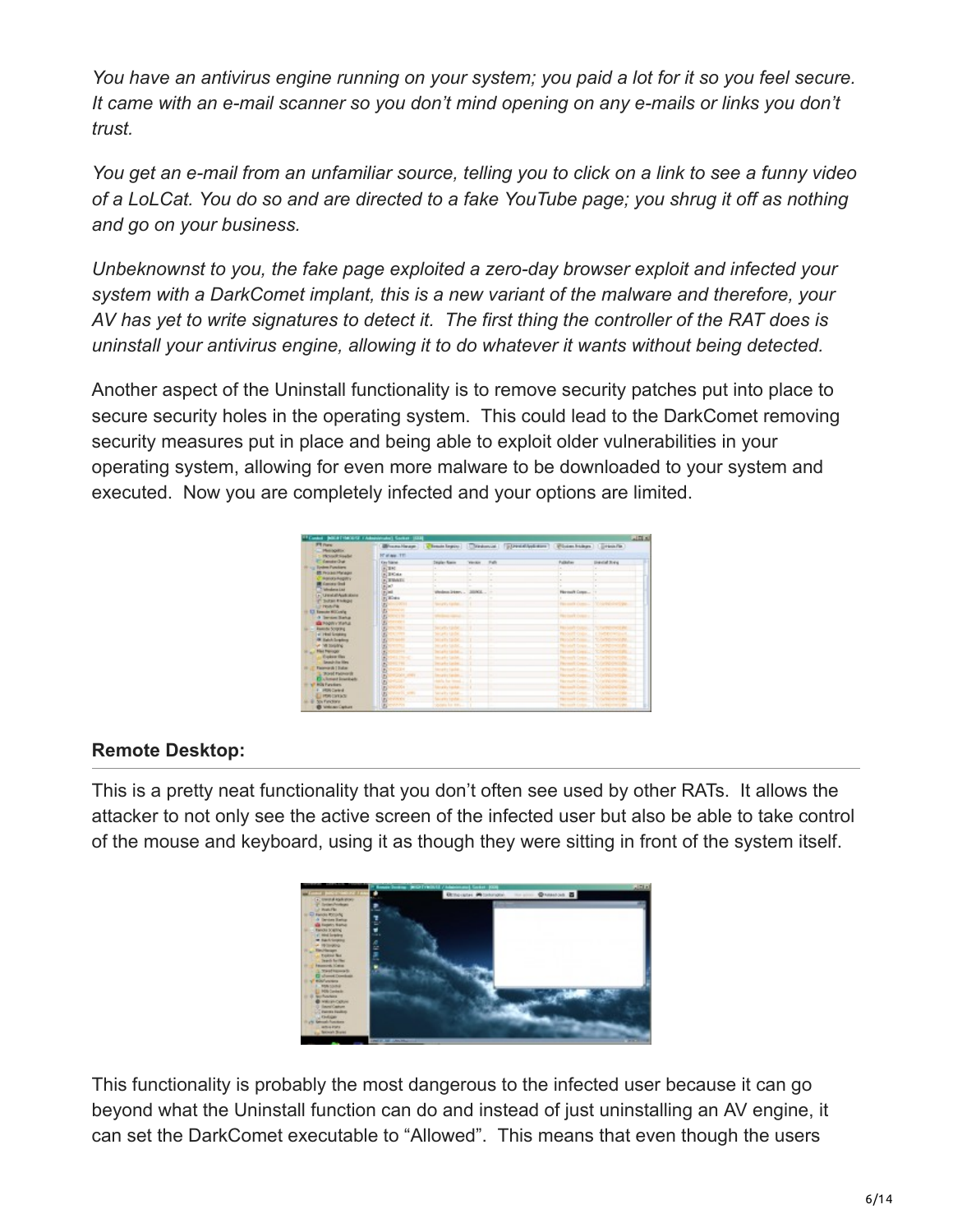system is completely infected with DarkComet, the AV engine will not bother to try and stop it. This is something that many users might never know is even happening.

The drawbacks to this functionality is how loud it is, imagine playing an online game, you will receive data from the remote server in order to see what is going on in the game and the actions of other players, however you will also be sending a large amount of data as you interact with the game itself. This is along the same lines as if the remote desktop was being run, in which case it is possible to experience some serious network lag and for experienced computer users who might be running network monitoring software, a suspicious clue to something being very wrong.

# **DDOS**

As I mentioned earlier, DarkComet is advertised as a network administration tool that helps to control systems in a network. Most of the functionality we have seen here so far (except for the Fun Functions) can be used to that end and you couldn't really dispute the use and purpose of the RAT. However, there is one question I have:

Considering that this is a Remote Administration Tool, to be used for good and what not….**WHY DOES IT HAVE DDOS FUNCTIONALITY!?**

As you probably know, DDOS means Distributed Denial of Service and is an attack where multiple systems, usually infected with botnet malware, will send multiple packets of network data to one location in an attempt to overload the receiving web server and disable its ability to respond to legitimate requests. This is a very well-known and used hacker attack, and yet, it's one of the miscellaneous functions that DarkComet comes with.



The above screen shows the "Users" tab, which lists all of the currently controlled systems, if you right click on one of these User entries and scroll down to the "Extra Broadcast Commands" you will see a menu for DDOS Functions. It includes an HTTP, Syn and UDP attack. When clicked it will request the kind of data to be sent and/or the IP/URL and port of the target: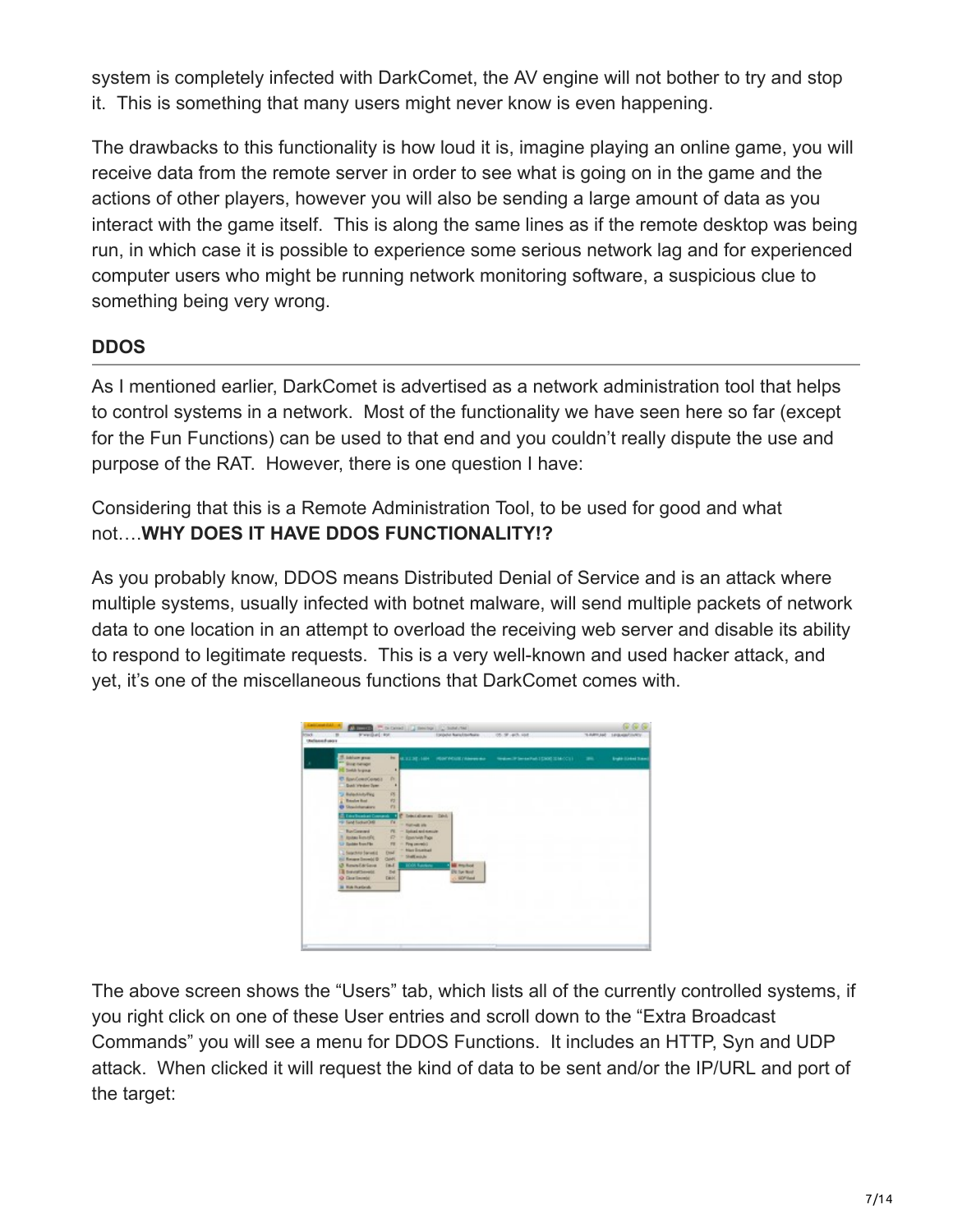| DDOS - UDP Flood                                                         |  |
|--------------------------------------------------------------------------|--|
| Enter the IP/DNS and the port like this<br>(IP:PORT, ex: 127.0.0.1:1604) |  |
| Cancel<br>OK                                                             |  |

I can't think of an occasion where a network admin would need to try and bring down a web server using the network he/she is controlling as a weapon but I don't work Network Administration, so what do I know?

#### **Webcam Control**

While it isn't a new or unique functionality, webcam control is still a very dangerous and effective way to spy on people.



The possible use of these webcam videos/images, which can be obtained from the webcam control function, range from cyber espionage, victim blackmailing, the normal perversion of spying on people while they don't know it and the worst one of all child pornography. Although not the intention of every attacker using this tool, it can be used to spread or sell child pornography and therefore make this function, in my opinion, the worst one out of the bunch.

# **How does DarkComet Work?**

Good question! Most RATs usually have very intricate programming included in the implant themselves, including a large network of command checking algorithms which take the input from the controller and executes specific functionality based upon that input. The functionality is usually condensed as much as possible to make the implant binary smaller, however they are still usually larger than other types of malware which have less functionality. For example, a general range of size for normal malware is between 5KB and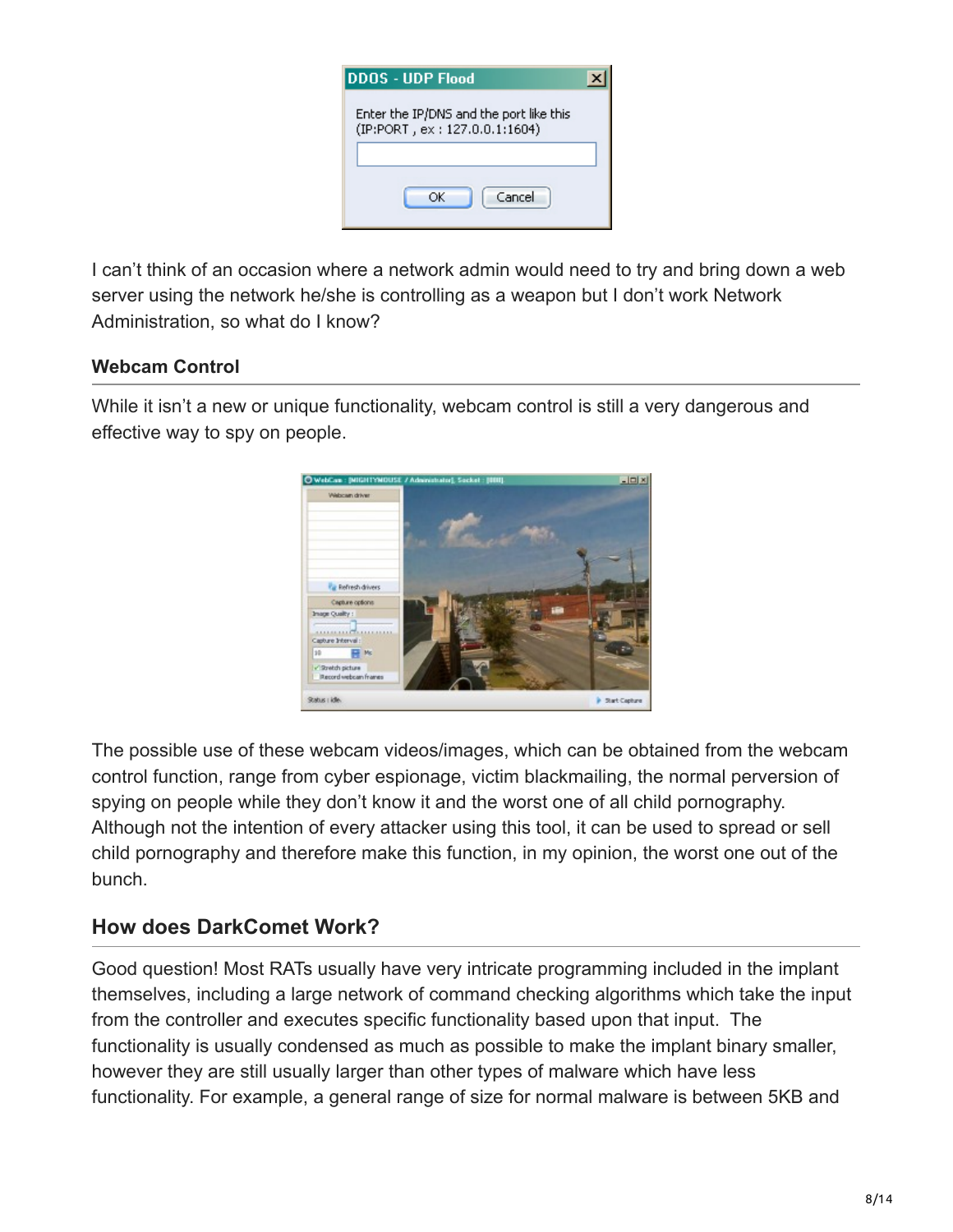15KB with the occasional outlier to 20KB. The sample implant binary I created for DarkComet, even after being packed, is 352KB. If you recall, the Flame RAT was 20MB; so in comparison, DarkComet is tiny.

Here is a breakdown of what happens with DarkComet when taking commands from the C2 or controller:

- Implant beacons every 20 seconds back to the C2 to check in and wait for any more commands
- When desired by the operator, the C2 will send back a command using some custom traffic encryption scheme.
- The command is taken in by the implant, decrypted and then analyzed for:
	- Authenticity Meaning an ID or some other value which confirms that the implant is receiving a command from the correct source
	- Command The exact function requested, I.E. List Active Processes or Disable Task Bar, etc.
	- Parameters What extra options should the implant take into consideration when executing the requested functionality
- The implant will take this parsed information and execute the functionality
- The output from execution of the functionality will be sent back to the C2 in the same encrypted form
- The C2 will decrypt the data and present it to the operator

One of the key elements in network detection is the Beacon or the Beacon Response. Since DarkComet it is a repetitive string and the encryption only distorts the values in a set way (such as an XOR), the exact data sent to the C2 or back from the C2 will remain constant while the implant is inactive. These values can be used to develop network detection signatures which would flag a possible infection. The next step from a network security standpoint would be to track down the exact system which is infected by the malware and clean it accordingly. Although this kind of detection is usually only done on the networks of large organizations or governments, not really single users.

You might be thinking at this point: "Well hey, if that network detection stuff works well, why was it not used for Flame?"

Answer: I assume that after the detection of the infection (that rhymes) and a preliminary analysis of the Flame malware, it was put into place to keep track of which systems were infected and what kind of data was being sent. However, before the detection of Flame, the malware would of most likely kept its beacons as far apart as possible and maybe even send the data through a series of other infected systems before it went out to its C2. This would keep the traffic down and not throw any suspicious flags.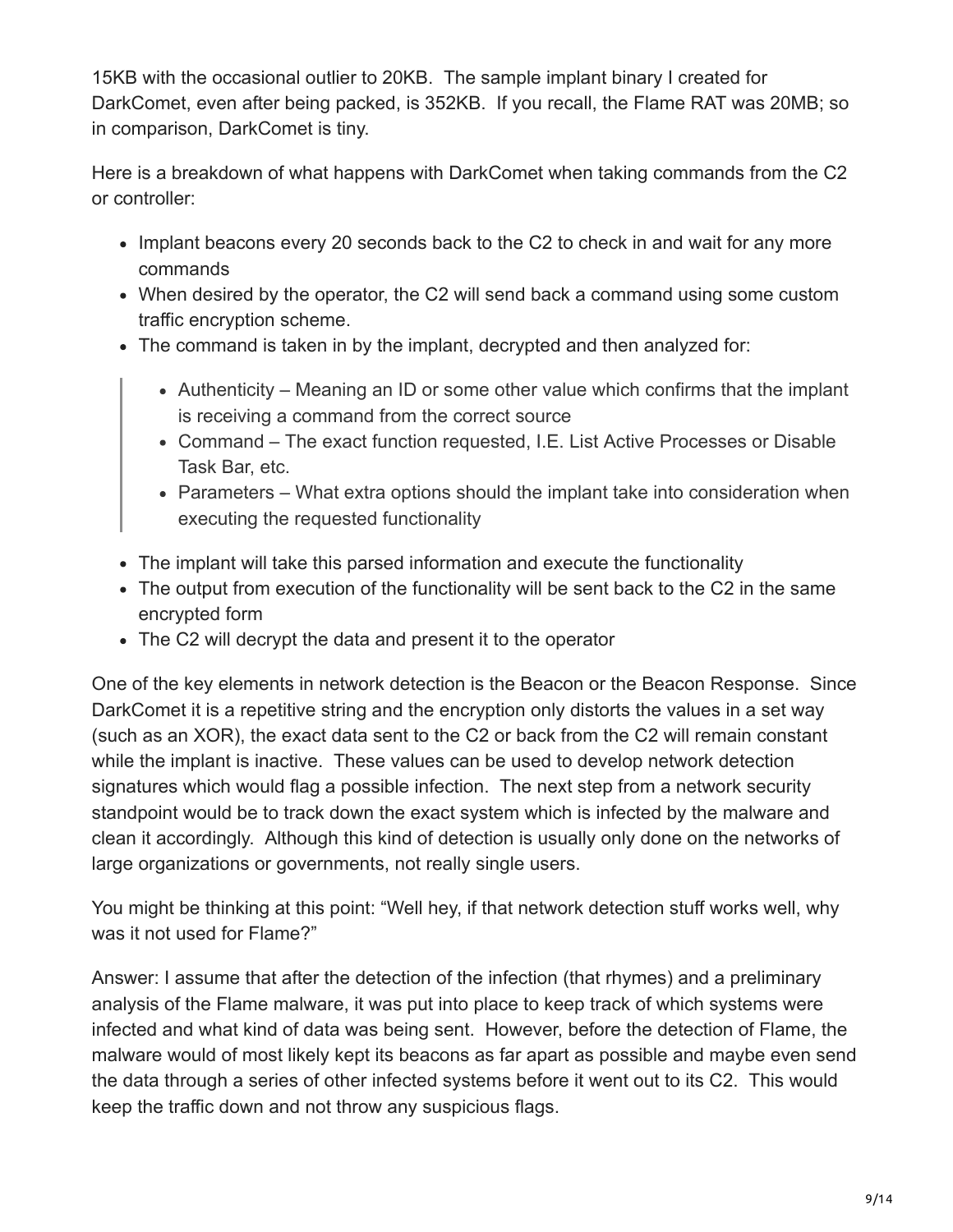Moving on, we know how DarkComet talks to its C2 and how it processes the data and executes its functionality, that's great and all but does DarkComet use the same implant for every controller that is downloaded? The answer is no and that answer fits for most RATs. See certain things need to be configured in an implant, for example the beacon address, target specifications and the level of infection required. DarkComet is no different and comes with its own implant building tools.

There are two types of implant creation (or as it calls them, server module) tools, a Minimalistic one which is quick to develop or a Full Editor which requires expert knowledge of the RAT.

# **Minimalist:**

The minimalist version of the implant creator includes configuration for:

- The Implant ID
- The beacon back address
- The port to use The default is 1604, it was used in the past for Citrix related operations, it was probably chosen because of the high amount of traffic it used to receive.
- The installation destination path and "KeyName"
- An area to Drag-And-Drop an Icon to be used.

| Stub ID:                      | Guest16 min |                                                                  |  |
|-------------------------------|-------------|------------------------------------------------------------------|--|
| IP/DNS:                       | 127.0.0.1   |                                                                  |  |
| Port:                         | 1604        |                                                                  |  |
| Destination Path:<br>MYDOC5#\ |             | Start the stub with Windows (Installation)<br>DCSCMIN\IMDCSC.exe |  |
| Keyname:                      |             | DarkComet RAT                                                    |  |
|                               |             | DRAG AND DROP AN ICON HERE                                       |  |

It is useful for on-the-fly creation of an implant but I think most users will probably use the Full Editor instead.

# **Full Editor:**

The Full editor gives the user a lot more options when creating the implant, here is a list of those options: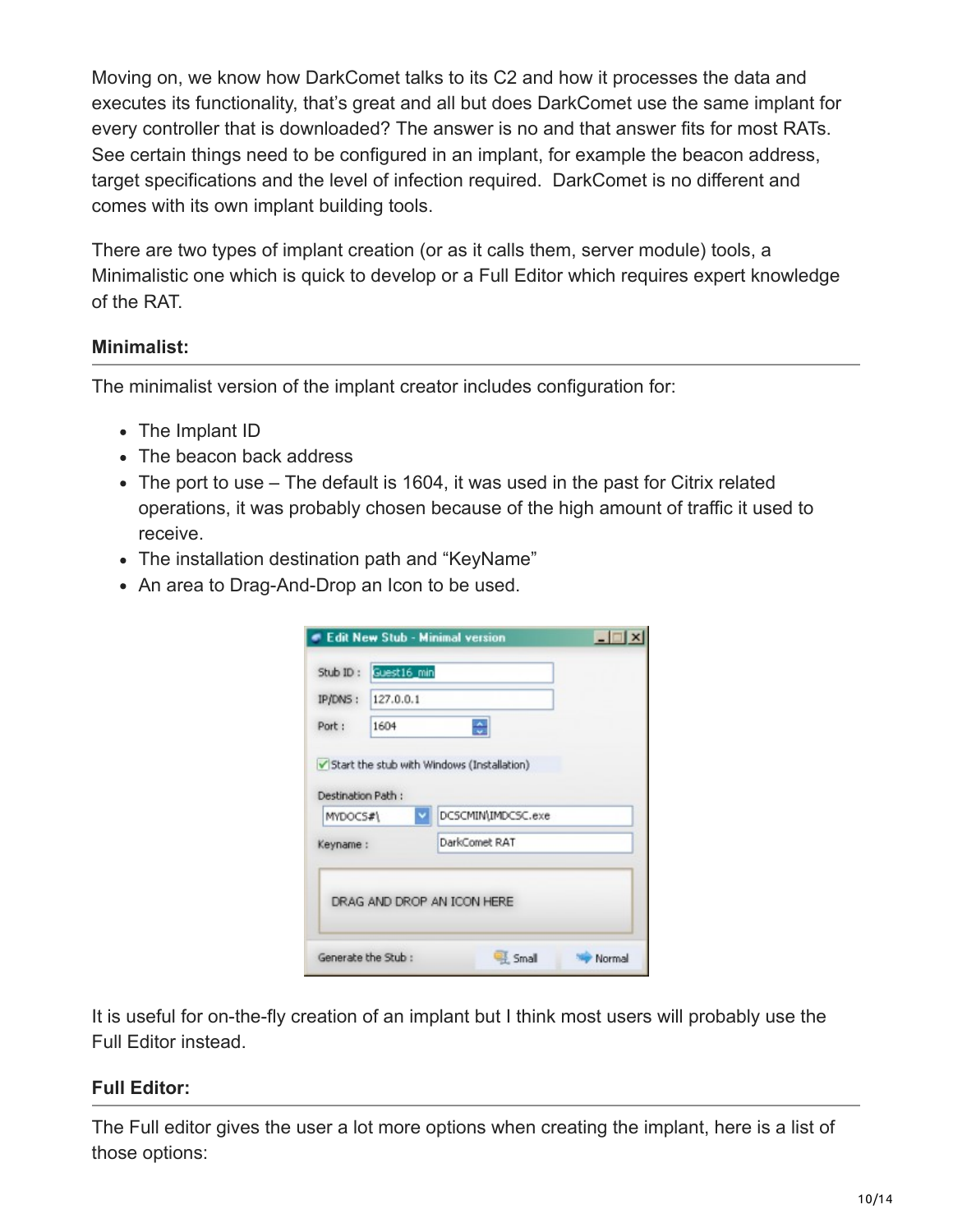- A security Password to further authenticate the implant to the controller
- The Process Mutex to use
- The Server ID
- A profile name to save the settings as
- The ability to hijack processes to get around Firewall restrictions
- The Address/Port to beacon to
- Installation location and filename
- Keyname
- Options to:
	- Destroy the installation binary after first execution
	- Change the file creation date
	- Create persistence on the system
	- Dropped File and Folder attributes (Hidden/System)
- Ability to display a message box with text upon installation
- Various stealth and persistence functions or Rootkit functions
- Ability to disable various system functions upon installation
- Options to use an offline keylogger or send keylogger data to a remote FTP server (with FTP configuration options)
- $\bullet$  Installation modifications to the Hosts File to redirect traffic
- Ability to load "Plug-ins"
- Addition files to drop and execute upon installation (Piggybacking)
- Which Icon to use for the Binary
- Compression or Packer to use:
	- UPX
	- MPRESS

The file extension to use:

- .exe
- .com
- .bat
- .pif
- .scr

That is a lot of options! It is clearly the best method of creating the implant binary. The scary part about the functionality of the implant installation binary is that even without being blocked to its C2, this one file can execute enough functionality to completely infect your system.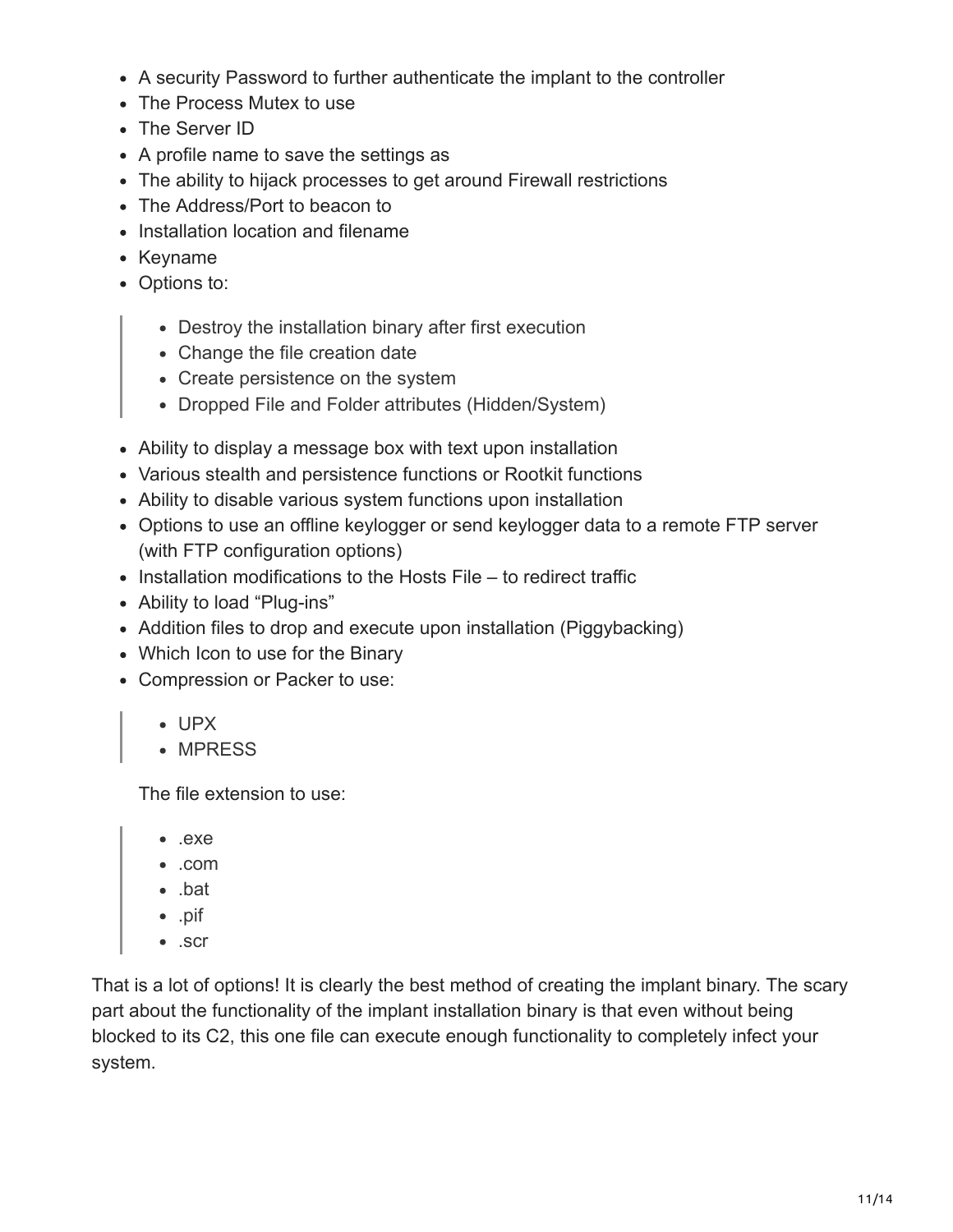| Saved profiles                                                         | V Start the stub with windows (module startup) |                   |                      |   |
|------------------------------------------------------------------------|------------------------------------------------|-------------------|----------------------|---|
| Settings-01                                                            | Drop file in :                                 |                   |                      |   |
|                                                                        | <b>MYDOCS#Y</b>                                | MSDCSC modest ave |                      | Ū |
|                                                                        | Starbup key name :                             | MicroUpdate       |                      | ø |
|                                                                        | Melt file after first execution                |                   |                      | ū |
|                                                                        | Change file creation date: 16/04/2007          |                   | <b>DOM/VYYYY</b>     |   |
| Main Settings<br>Network Settings<br>Module Starbup<br>Install Message | Persistence installation ( always come back )  |                   |                      |   |
|                                                                        | Dropped file attrib                            |                   | Parent folder attrib | ŵ |
| Module Shield                                                          | Hidden                                         |                   | Hidden               |   |
| Keylogger<br>Hosts File                                                | System                                         |                   | System               |   |
| Add plugins                                                            |                                                |                   |                      |   |
| File Binder<br>Choose Icon                                             |                                                |                   |                      |   |
| 3 Stub Finalization                                                    |                                                |                   |                      |   |
|                                                                        |                                                |                   |                      |   |

#### **Server Downloader:**

The final option that an operator has in creating an infection binary would be the Server Downloader. I think this is a neat little tool that automatically creates a lightweight (2KB) application that automatically downloads and executes the real implant installation binary from a given remote URL. It makes it easy to hide it as being non-malicious when going through the motions of tricking a user into downloading and executing it. The options given to the operator are:

- The URL of the file to download
- The extension to use (The same as the Full Editor)

| + Server downloader (ASM)                            |  |
|------------------------------------------------------|--|
| http://test.com/yourmodule.exe<br>Url File:          |  |
| Generate<br>.exe                                     |  |
| Module size : 2 KB I Url must be a , exe extension ! |  |

#### **How to protect yourself:**

There are multiple methods used in the spread of RATs, as for DarkComet, some of the biggest methods are:

- Drive-By Attacks
- Warez Downloads
- Social Networking Sites

Drive-By attacks mean that when visiting a web page, a malicious script embedded in the page will execute and usually exploit some kind of vulnerability on your system, dropping malware and executing it without you ever knowing. Drive-by attacks are usually used by cyber-criminals for the purpose of spreading malware. The use of drive-by attacks to spread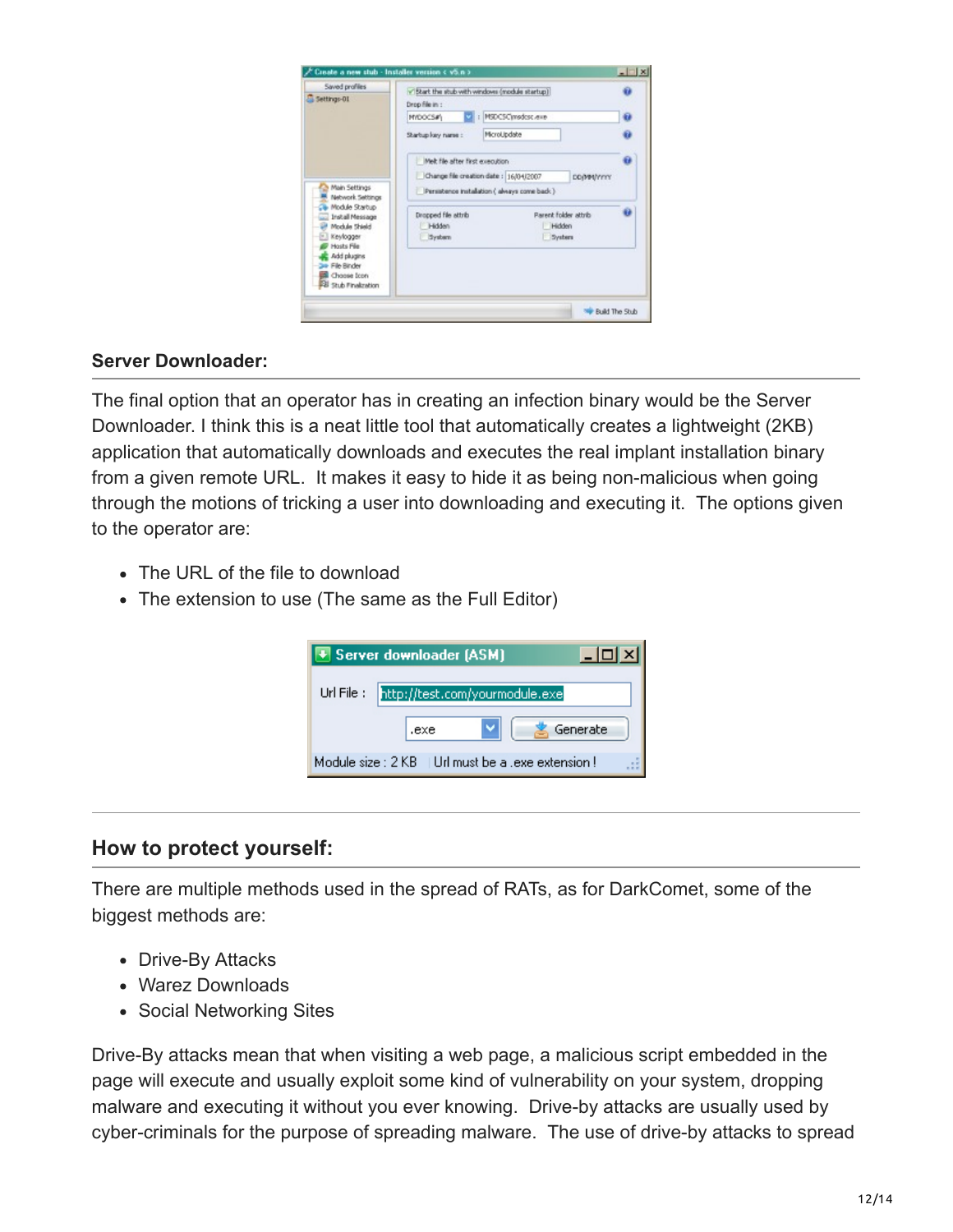DarkComet doesn't seem to make a lot of sense since it is easily detected and removed. However, as noted on the DarkCoderSC web site for DarkComet, purchasing a VIP account will provide the attacker with version updates of DarkComet before it is released to the public. Therefore the new version or variant hasn't been seen and has a greater chance of getting past AV scanners, so it makes sense to try and infect as many systems as possible with it before it's too late.

Warez Downloads, or the downloading of illegal/cracked software can sometimes lead to downloading something you wish you hadn't, like DarkComet malware. Often used as a method by the less experienced hackers or "script-kiddies", advertising a cracked piece of software and actually providing malware is common practice and since DarkComet is so easy to obtain, set up and run, it's no wonder why it's being spread this way. I can imagine that a majority of people who participate in such actives (I don't judge) do not employ the use of AV scanners for numerous reasons (paranoia?) and therefore are great targets for not only DarkComet but any malware!

Social networking sites are a great way to spread malware, send a link out to a group of people all at once and hope some of them click it. Maybe hack someones account and post the link, disguised as another user. Either way, it's a great way to spread malware and RAT malware especially.

Luckily, not all is lost. If you have Malwarebytes Anti-Malware Pro installed, a few things can happen to protect you.

- The web site you were sent to with the exploit would have never loaded thanks to Malwarebytes Web Protection Module
- Malwarebytes Anti-Malware definitions scan for unique features at a deeper level than other AV vendors and are more likely to detect new variants of the same malware.
- Malwarebytes Anti-Malwares Active Protection module would have detected the malware being executed on your system and prevented it from going any further based upon its functionality.
- You can download Malwarebytes Anti-Malware and install it, even after being infected to detect and remove the threat.

On top of that, RAT infections can be the product of targeted attacks, though not always the case as mentioned above. They do make a lot of noise and more often than not antivirus/Anti-Malware software will detect and remove any infection. However, this is just one of many other types of RATs that are out there and while this one has the capability to do malicious things, it is a really good option for network administration.

Some of the other RATs we will discuss in this series are not so friendly, they are developed for the sole purpose of espionage and that is apparent in the infection methods used. As a general precaution, here is a list of standard security practices you can do to keep yourself safe: